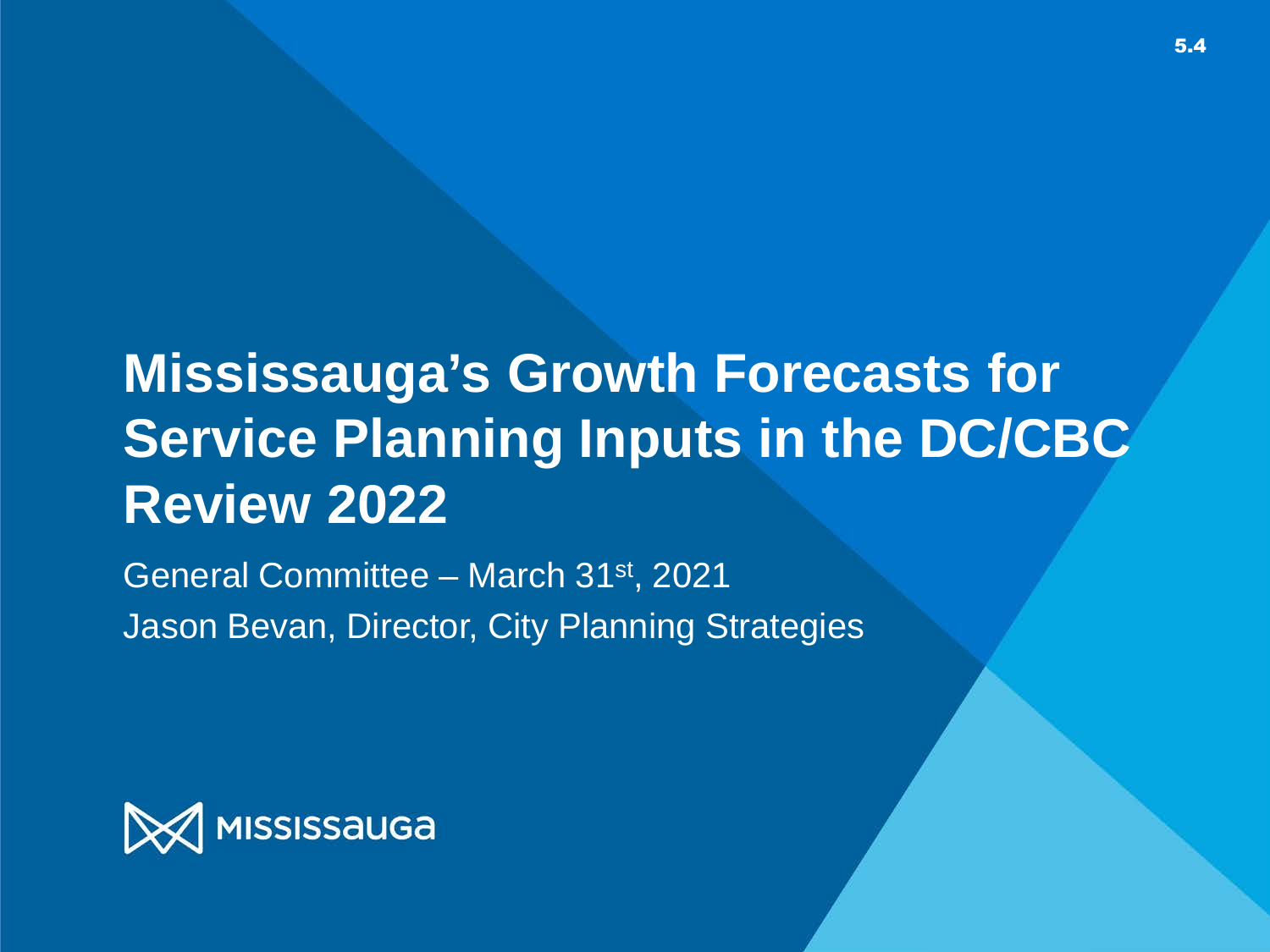## **Background**

- The City's most recent set of approved growth forecasts are from 2013.
- Updating Mississauga's growth forecasts is currently underway through the Region's Municipal Comprehensive Review (MCR or Peel 2041+ Regional Official Plan Review).
- Staff require growth forecasts to inform the servicing studies of the DC / CBC Review.
	- Work has already commenced to meet provincial timelines to implement the Development Charges and Community Benefits Charges before September 2022.

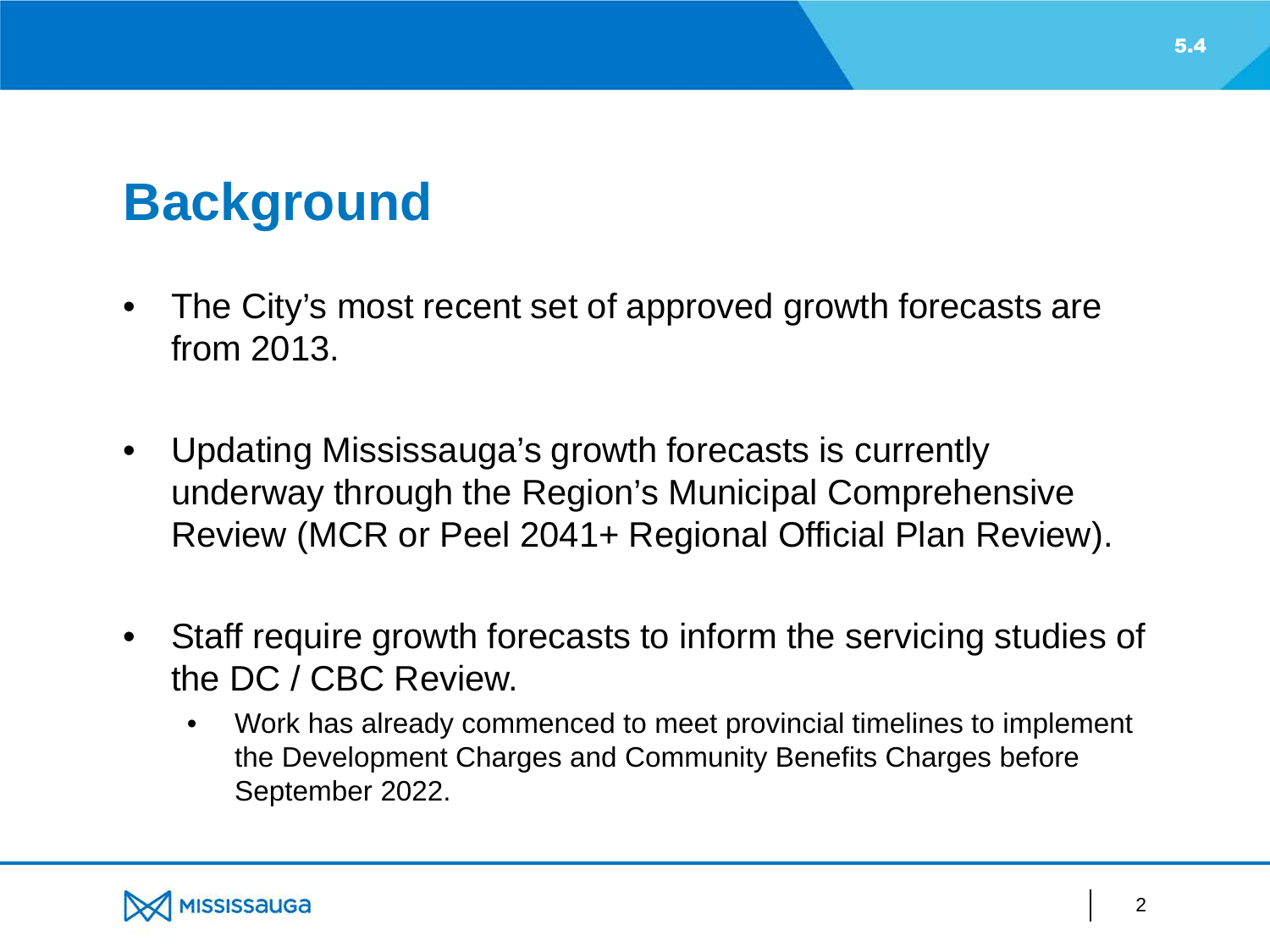## **Draft 2051 Growth Forecasts**

- City staff have been working closely with the Region to establish a City-wide growth target for the 2051 planning horizon.
- Same values as those presented to City & Regional Council recently.
- The draft forecasts are the best available information for Mississauga at this time.

| <b>Mississauga</b>         | 2016    | 2041    | 2051    |
|----------------------------|---------|---------|---------|
| <b>Total Population</b>    | 748,000 | 920,000 | 995,000 |
| <b>Employment</b>          | 477,000 | 565,000 | 590,100 |
| <b>Occupied Households</b> | 240,000 | 313,600 | 343,500 |